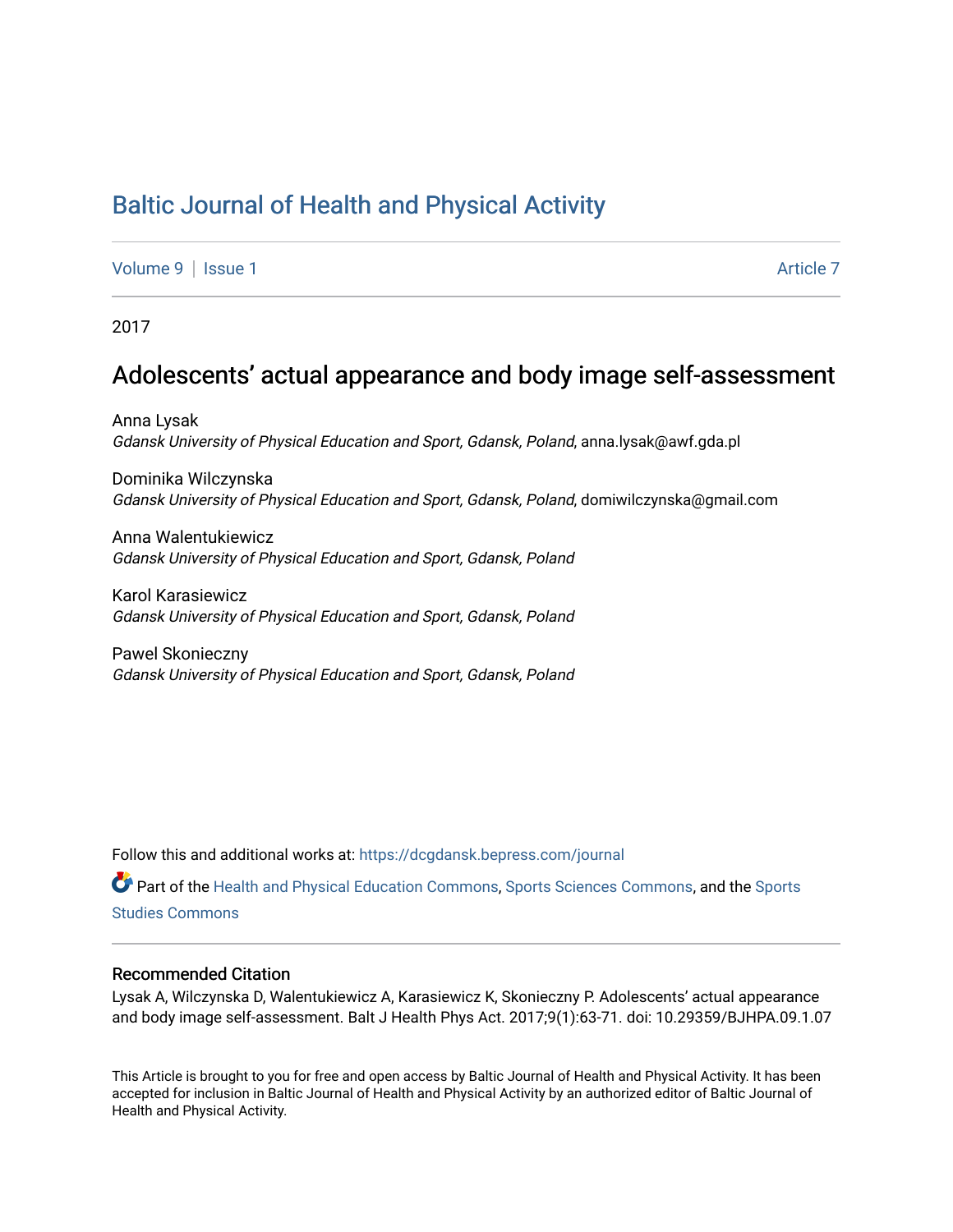#### **Baltic Journal of Health and Physical Activity 2017;9(1):63-71** Journal of Gdansk University of Physical Education and Sport in Gdansk e-ISSN 2080-9999

**Authors' Contribution: A** Study Design **B** Data Collection **C** Statistical Analysis **D** Data Interpretation **E** Manuscript Preparation **F** Literature Search **G** Funds Collection

# **Adolescents' actual appearance and body image self-assessment**

**Anna Łysak ABDEF, Dominika Wilczyńska DEF, Anna Walentukiewicz D, Karol Karasiewicz CD, Paweł Skonieczny <sup>D</sup>**

Gdansk University of Physical Education and Sport, Gdansk, Poland

| abstract           |                                                                                                                                                                                                                                                                                                                                                           |
|--------------------|-----------------------------------------------------------------------------------------------------------------------------------------------------------------------------------------------------------------------------------------------------------------------------------------------------------------------------------------------------------|
| <b>Background</b>  | The body image is one of the most important components of self-esteem which corresponds<br>with the psycho-physical health of the individual. The purpose of the study was to search<br>for the relationship between the actual figure and body image.                                                                                                    |
| Material/Methods   | The research was conducted in 2014 among 830 adolescents. Sample selection was<br>random. Actual figure was defined by the body composition, BMI and the distribution of<br>body fat. Body image was assessed with Stunkard's Figure Rating Scale. Statistical analysis<br>was performed based on the software Statistical Package for Social Science.    |
| <b>Results</b>     | The results of the analysis indicate that there is a significant strong correlation between<br>the real somatic self assessment and actual figure, and the strongest indicator for the<br>development of self-image is BMI and fat mass. The results also indicated that real somatic<br>self is explained in 49%, and ideal somatic self in approx. 30%. |
| <b>Conclusions</b> | Stable body self-esteem is an essential part of human mental health and an appropriate<br>level of body fat which allows to determine the actual figure, can protect individuals from<br>many civilization diseases in the future.                                                                                                                        |
| Key words          | actual body image, body self-esteem, adolescence                                                                                                                                                                                                                                                                                                          |

| article details              |                                                                                                                                                                                                                                                                                                                                                                                                                                                                                                                                                                                                                                                                                                                                                                                                      |  |  |  |
|------------------------------|------------------------------------------------------------------------------------------------------------------------------------------------------------------------------------------------------------------------------------------------------------------------------------------------------------------------------------------------------------------------------------------------------------------------------------------------------------------------------------------------------------------------------------------------------------------------------------------------------------------------------------------------------------------------------------------------------------------------------------------------------------------------------------------------------|--|--|--|
| <b>Article statistics</b>    | Word count: 2,715; Tables: 1; Figures: 3; References: 49                                                                                                                                                                                                                                                                                                                                                                                                                                                                                                                                                                                                                                                                                                                                             |  |  |  |
|                              | Received: November 2016; Accepted: December 2016; Published: March 2017                                                                                                                                                                                                                                                                                                                                                                                                                                                                                                                                                                                                                                                                                                                              |  |  |  |
| <b>Full-text PDF:</b>        | http://www.balticsportscience.com                                                                                                                                                                                                                                                                                                                                                                                                                                                                                                                                                                                                                                                                                                                                                                    |  |  |  |
| Copyright                    | © Gdansk University of Physical Education and Sport, Poland                                                                                                                                                                                                                                                                                                                                                                                                                                                                                                                                                                                                                                                                                                                                          |  |  |  |
| Indexation:                  | AGRO, Celdes, CNKI Scholar (China National Knowledge Infrastructure), CNPIEC, De Gruyter - IBR (International<br>Bibliography of Reviews of Scholarly Literature in the Humanities and Social Sciences), De Gruyter - IBZ<br>(International Bibliography of Periodical Literature in the Humanities and Social Sciences), DOAJ, EBSCO - Central<br>& Eastern European Academic Source, EBSCO - SPORTDiscus, EBSCO Discovery Service, Google Scholar, Index<br>Copernicus, J-Gate, Naviga (Softweco, Primo Central (ExLibris), ProQuest - Family Health, ProQuest - Health &<br>Medical Complete, ProQuest - Illustrata: Health Sciences, ProQuest - Nursing & Allied Health Source, Summon<br>(Serials Solutions/ProQuest, TDOne (TDNet), Ulrich's Periodicals Directory/ulrichsweb, WorldCat (OCLC) |  |  |  |
| <b>Funding:</b>              | This research received no specific grant from any funding agency in the public, commercial, or not-for-profit<br>sectors.                                                                                                                                                                                                                                                                                                                                                                                                                                                                                                                                                                                                                                                                            |  |  |  |
| <b>Conflict of interest:</b> | Authors have declared that no competing interest exists.                                                                                                                                                                                                                                                                                                                                                                                                                                                                                                                                                                                                                                                                                                                                             |  |  |  |
| <b>Corresponding author:</b> | Dr. Dominika Wilczyńska, Gdańsk University of Phisical Education and Sport - Social Science, Kazimierza<br>Górskiego 1, Gdańsk, Gdańsk 80-336, Poland; e-mail: domiwilczynska@gmail.com                                                                                                                                                                                                                                                                                                                                                                                                                                                                                                                                                                                                              |  |  |  |
| <b>Open Access License:</b>  | This is an open access article distributed under the terms of the Creative Commons Attribution-Non-commercial<br>4.0 International (http://creativecommons.org/licenses/by-nc/4.0/), which permits use, distribution, and<br>reproduction in any medium, provided the original work is properly cited, the use is non-commercial and is<br>otherwise in compliance with the license.                                                                                                                                                                                                                                                                                                                                                                                                                 |  |  |  |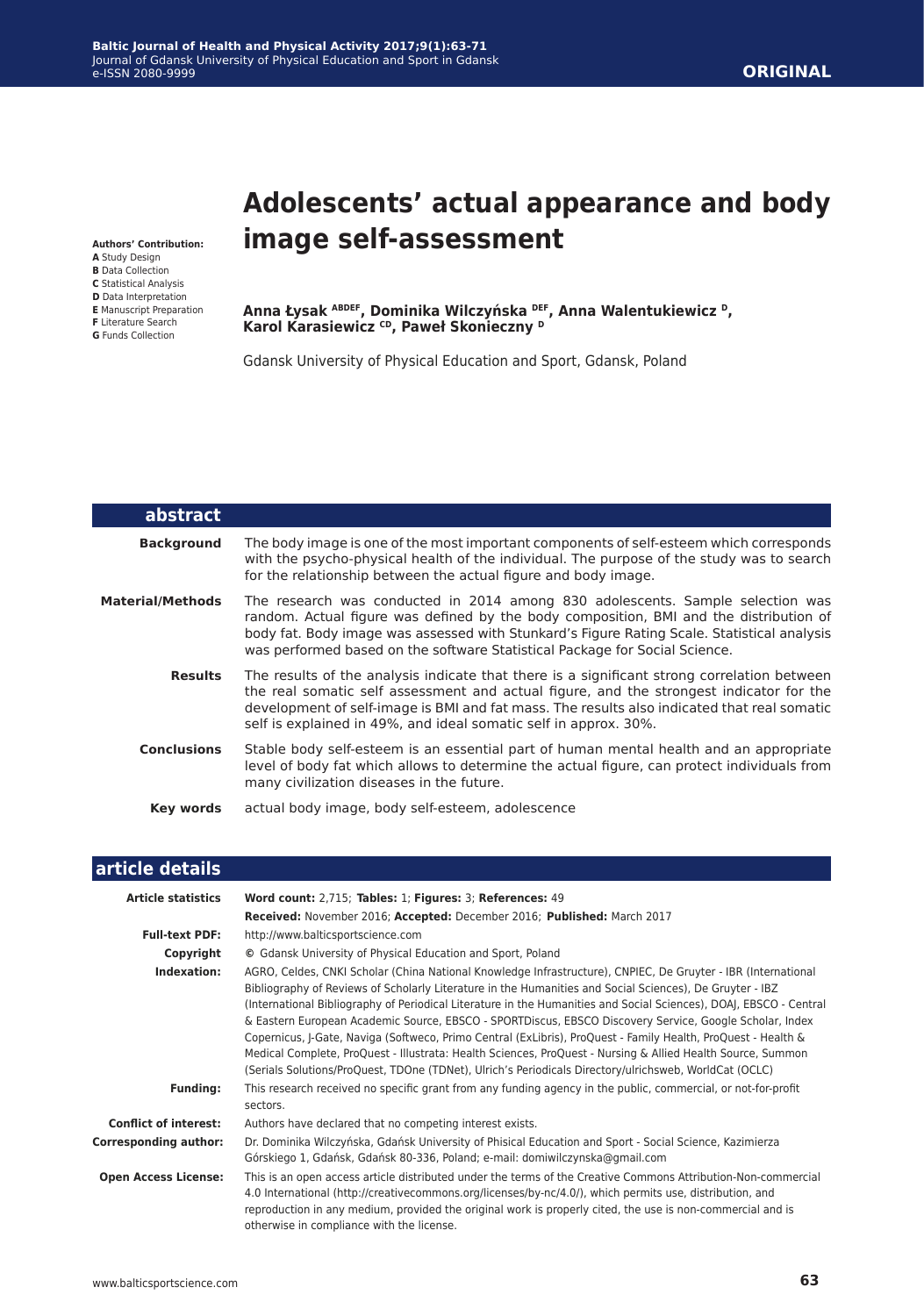### **introduction**

Adolescence is a period of getting involved in a socially sanctioned way of thinking, acting and organising activities focused on young person's independence. Similarly to early adolescence, the most important developmental task of its late stage is developing one's own identity, including a feeling of one's own autonomy, coherence, continuity and internal content [1]. Body self-esteem, both for boys and girls as well as for women and men, is an important component of this process [2]. Additionally, the fact that the level of body self-esteem in adolescents is determined by numerous factors, including social, cultural, physical [3] and personality one [4], and that the perception of appearance is often a decisive driver behind a young person's approach to others and himself/herself [5] is worth mentioning here. Relationships between self-esteem and the body image have been documented by Bucchianeri et al. [6]. According to some, the level of satisfaction with one's own appearance does not necessarily translate into objective body mass indices, hence the presumption that the factors of a positive image are not so much physical sizes but rather subjective beliefs concerning these sizes [7]. However, it is known that an adolescent's body image (and not necessarily this person's actual appearance) [8] has a direct influence on his/her psychophysical health and quality of life [9] and corresponds with the represented health status in adulthood [10].

Among psychological representations of the somatic self, that is, different kinds of mental representations, for instance, body schema or integrated perceptive image of the somatic self, considering gender and the attributes of womanhood or manhood, one may also find the assessment of the somatic self, mostly concerning the assessment of one's own looks [11]. According to Slide and Russel, the body image is a sensorial image of body shapes and sizes accompanied with feelings related to the whole body or body parts [12]. Moulding and developing the body self-esteem can be described as continuous since it is influenced by many aspects, starting with a direct and an indirect impact of others and their assessment, through many everyday life situations and the constant influence of the media, which takes place during individual's development [13]. To a great extent, body self-esteem is dependent on the body actual sizes, including, for instance, the body fatness level and values of anthropometric indices [14]. Nevertheless, this self-esteem does not mirror actual appearance; it is more like a subjective judgement; therefore, a canon of beauty created by a person is the basis for self-assessment of own looks [15]. Adolescence is a period in human development with rapid transformations including both cognitive, emotional and physiological aspects as well as those concerning the body. A great social and cultural pressure of having a slim (women) and muscled (men) body becomes a synonym of success, social acceptance, high self-control and self-esteem as well as womanhood or manhood [16]. Acceptance of one's own body has to do with an adolescent's and young person's general feeling of own effectiveness of action and social relations [17]. The research concerning adolescents and young adults shows a certain trend, namely, that they misevaluate (over- or underestimate) self-image of their bodies. Girls and women are characterised with lower satisfaction with their own bodies, wanting more ectomorphic looks and lower weight [18]. By contrast, boys and men display an inclination to having a muscled, mesomorphic body [19].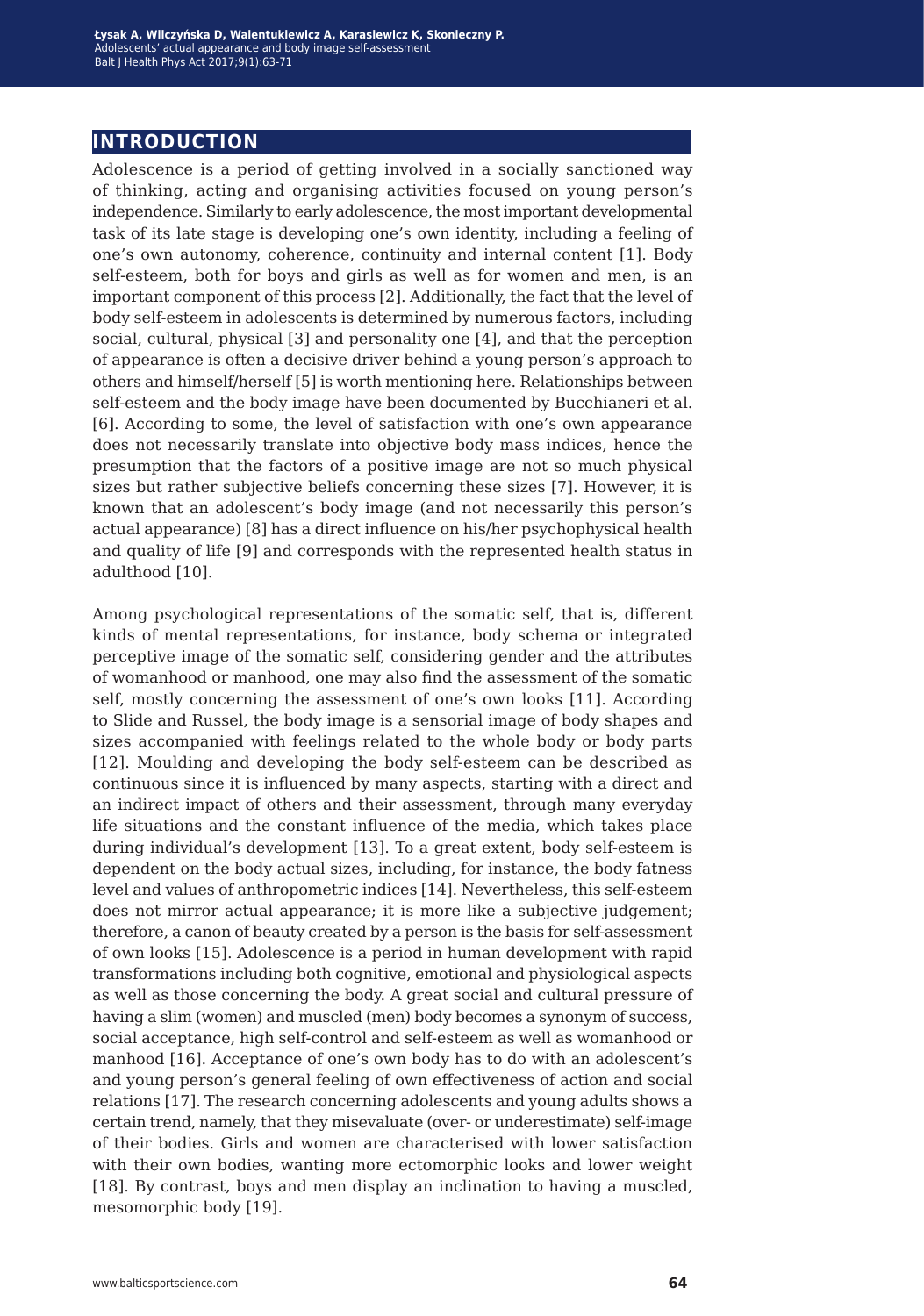The body self-image constitutes one of the most significant components of self-image, the most representative part of Self. The discrepancy between the "real Self" and the "ideal Self" is related to lower self-esteem [20]. For the purposes of this article, the authors focused on the somatic aspects of the "real Self" and the "ideal Self" [12]. According to Głębocka, results of the discrepancy between the real somatic Self and the ideal somatic Self– the current and the desired figure and body mass – are various dangerous social phenomena together with accompanying deformations in the cognitive, emotional and social spheres [21].

This study focused on the relationships between an actual image, the one measured by means of body fatness indices, the weight to height ratio value, fatty tissue distribution and body self-assessment, measured with the discrepancy between the current body self-assessment (the "real somatic Self") and a desired figure (the "ideal somatic Self").

#### **material and method**

The research involved 830 participants (630 women and 200 men) aged from 16 to 24. All the respondents were students and hereinafter they will be referred to as adolescents, since, as Trempała suggests [22], adolescence is a period whose boundaries defined by biological development also define the completion of the education period. The selection of the sample was random. Students and pupils were selected from 5 secondary schools and 3 universities locates in the city of Gdańsk. The participation was voluntary, and the anonymity principle was observed. The research was conducted by means of the auditory method. The following were assessed (Fig. 1):

- body mass composition, weight to height ratios and fatty tissue distribution;
- body self-esteem.



Fig. 1. Variables assessed in the conducted research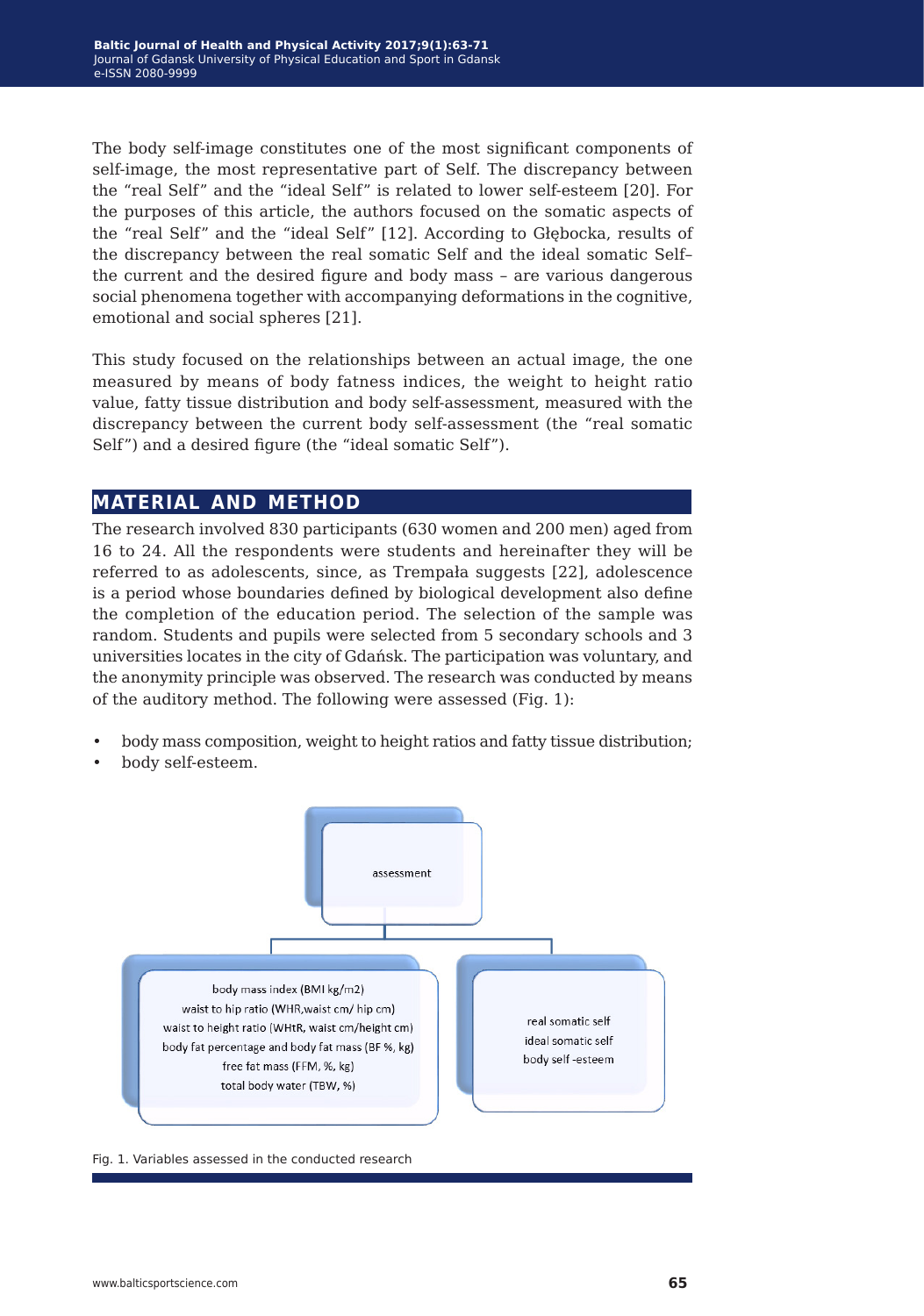With the use of Martin's technique and tools, the basic anthropometric analyses were conducted, including body height and mass tests [23]. Stadiometer SECA 217 and body composition analyser TANITA SC 330 S were used for this purpose. Also the BMI was calculated, which is the body mass (kg) divided by the square of the body height in metres [24]. The recommended values of this index have been established by the World Health Organization (WHO), and these are  $18.5-24.9 \text{ kg/m2}$  [25]; for the respondents under 18 years of age, these values have been determined by the International Obesity Task Force (IOTF) and published by Cole and co-authors (there are equivalents to18.5, 25 and 30 BMI values for adults) [26, 27]. On the basis of body measurements, somatic indices were calculated which aimed at defining the fatty tissue distribution: WHR (Waist-to-Hip Ratio) = waist girth  $\text{(cm)}$  hip girth  $\text{(cm)}$ . The reference boundary value is 0.9for men and 0.7 for women [28]. There is also WHtR (Waist-to-Height Ratio) = waist girth  $(cm)$ /body height  $(cm)$ . This index is ≥ 0.56 as a type 2 diabetes risk factor, and it is ≥ 0.59 as a hypertension risk factor [29]. TANITA SC 330 S analyser measured the respondents' body mass composition; the bioelectrical impedance method (BIA) was used to determine the fat and lean tissue mass, including total body water (TBW). The analyses were conducted according to the standard protocol on the basis of the manufacturer's recommendations [30]. The assessment of self-image/ body image was conducted by means of the Figure Rating Scale (FRS) test. The respondents' task was to indicate which, according to them, is their current figure (the real figure) and desired figure (the ideal figure). This test shows ten figures diversified with regard to body mass, arranged from very thin, corresponding to underweight (1) to obese (9) [31]. The effectiveness of this method has been confirmed by many authors [32, 33, 34]. Appearance self-assessment was defined as a difference between the real and the ideal figure. This means that the higher self-esteem, the lesser difference between the real and desired figures.

#### **statistical methods**

The statistical analysis was carried out with a use of SPSS software (Statistical Package for Social Science) 24.0. In order to verify the hypothesis whether the current figure assessment is related to the respondents' actual appearance, Spearman's rank correlation analysis was conducted (correlation significant at 0.01\*\*, correlation significant at 0.05\*). What is more, ordinal regression analysis was conducted by means of the generalised least-squares method (GLS) to estimate the level of the real and the ideal figure's dependence on the actual body figure indices.

#### **results**

Spearman's rank correlation analysis carried out to verify the hypothesis whether the assessment of the current figure is related to the respondents' actual appearance is presented in Table 1.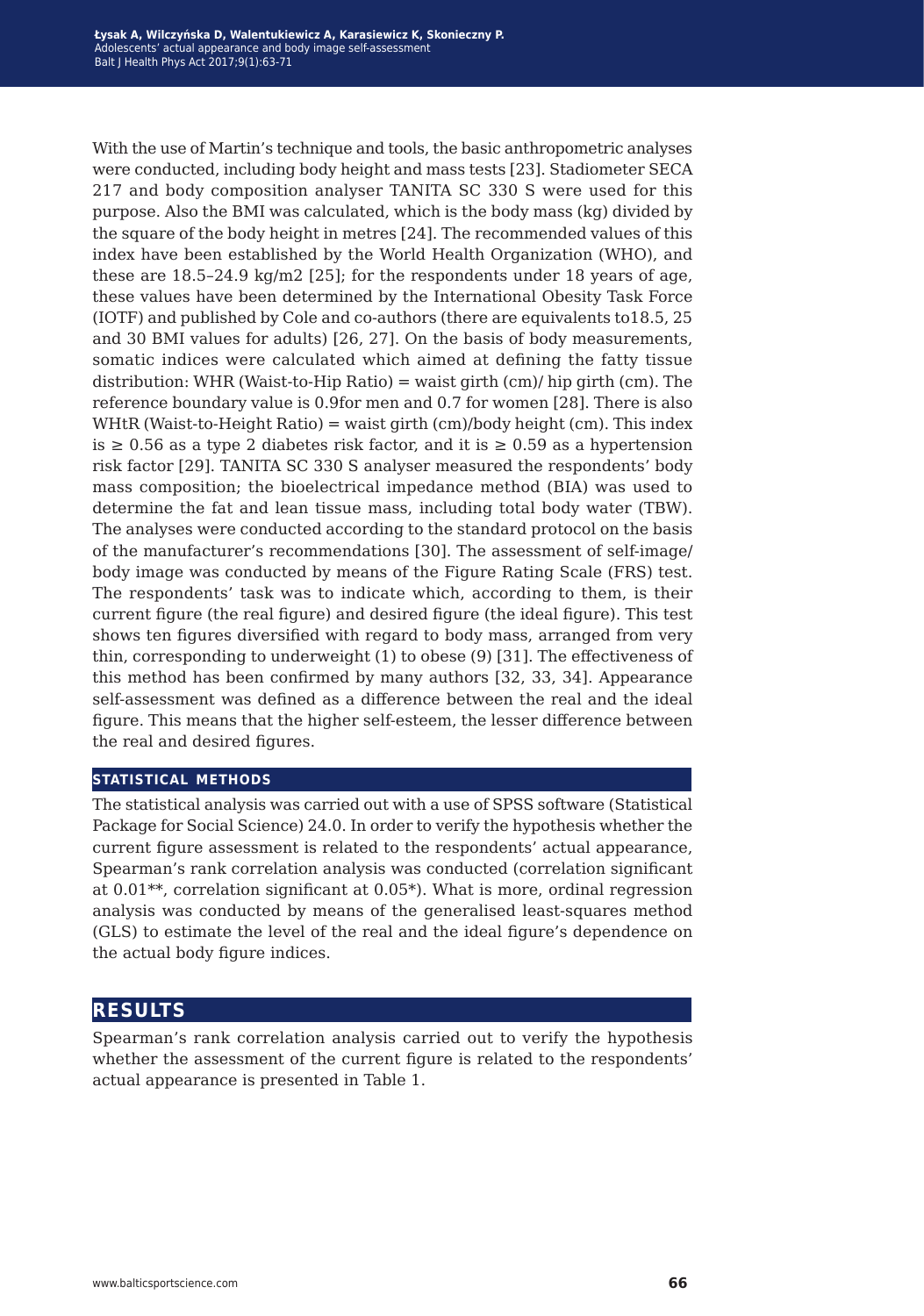| Actual image indices                      | Real figure | Desired figure | Appearance self-assessment |
|-------------------------------------------|-------------|----------------|----------------------------|
| Body mass index (BMI, kg/m <sup>2</sup> ) | $0.668**$   | $0.231**$      | $0.469**$                  |
| Body fat (BF, %)                          | $0.472**$   | $-0.071*$      | $0.551**$                  |
| Body fat (BF, kg)                         | $0.576**$   | 0.024          | $0.561**$                  |
| Fat free mass (FFM, %)                    | $-0.462**$  | $0.078*$       | $-0.553**$                 |
| Fat free mass FFM, (kg)                   | $0.347**$   | $0.385**$      | 0.015                      |
| Total body water (TBW, %)                 | $-0.465**$  | $0.077*$       | $-0.554**$                 |
| Total body water (TBW, kg)                | $0.350**$   | $0.384**$      | 0.020                      |

Table 1. Summary of the analysis of correlations between assessment of one's own figure indices and quantitative indices of body composition

\*\* Significant correlation at 0.01 (bilaterally).

\* Significant correlation at 0.05 (bilaterally).

The results of the conducted analysis showed that there is a statistically significant and strong correlation between the real appearance assessment (the real figure) and the actual figure (the actual appearance indices), and the strongest index for moulding this self-assessment is the body mass index – BMI ( $p = 0.67$ <sup>\*\*</sup>) and fat mass ( $p = 0.58$ <sup>\*\*</sup>), where the higher fat mass and the higher BMI value, the "fatter" the figure is assessed by the respondents. Simultaneously, one can notice that among the actual appearance indices, two specific patterns can be distinguished concerning the relation with own figure self-assessment. The first group of actual image indices is composed of BMI, FFM and TBW, which are significantly related to both real assessment of the figure (respectively  $p = 0.35$  for the relationship between FFM and TBW and the real figure  $p = 0.38**$  and  $p = 0.39**$  for the relationship between FFM and TBW and the desired figure) as well as the assessment of the desired figure. On the other hand, percentages are clearly more strongly related to the assessment of the real figure than the desired one which shows negligible relationships (although correlations are statistically significant).

The further part includes the question which indices of the actual body figure enable one to significantly determine the real and the ideal body self-image? The results of the conducted ordinal regression analysis by means of the generalised least-squares method (GLS) are shown in the figure below (Figure 2).



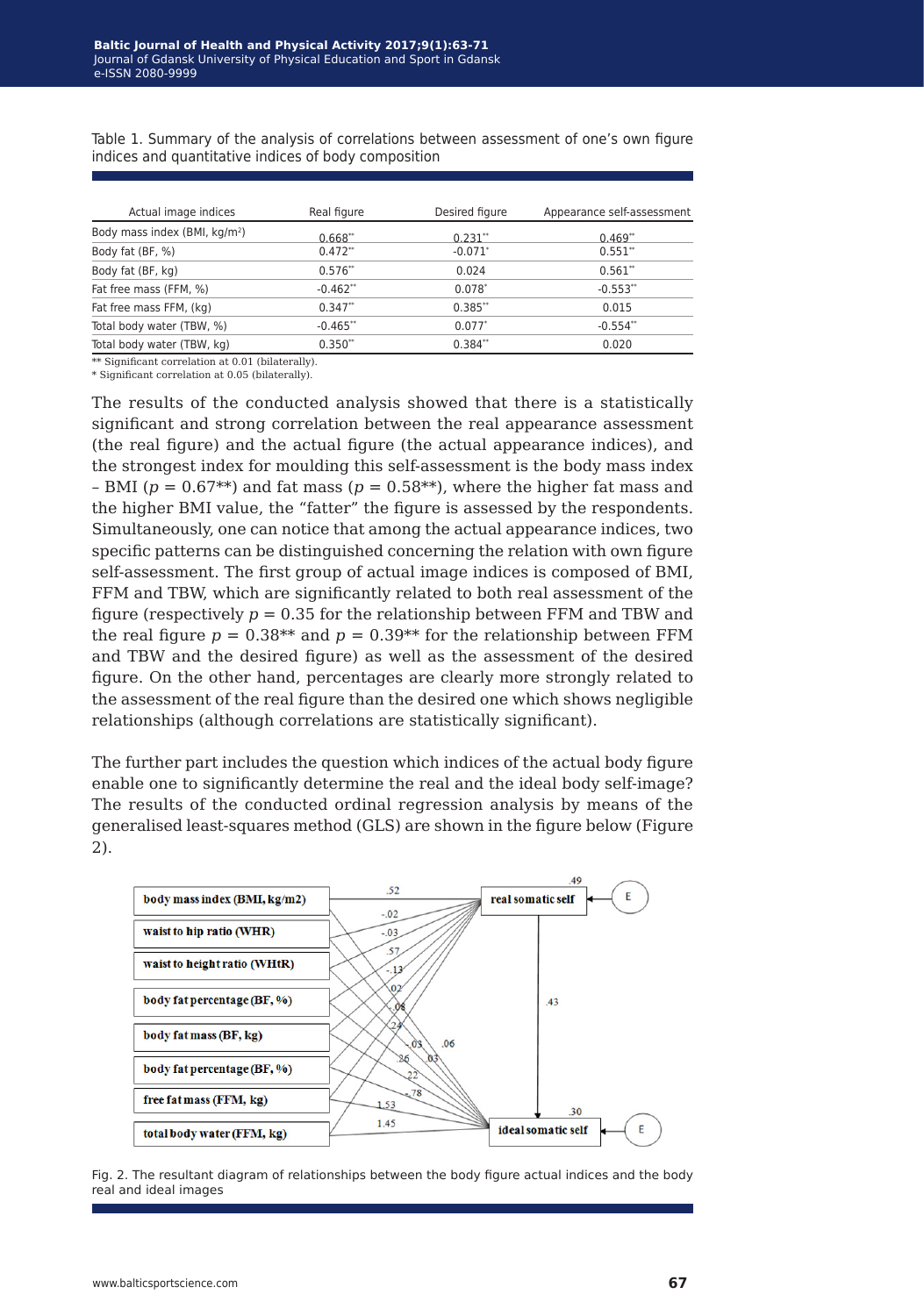The results of the conducted analysis showed that the real image of one's own figure is explained in 49% ( $R^2$ =0.49; F(10;819)=78.668;  $p < 0.001$ ), where the only significant factor enabling one to predict the image of the real figure is the level of body fat mass ( $\beta = 0.52^{**}$ ) and BMI ( $\beta = 0.57^{**}$ ) where the higher the percentage of fat and the higher BMI, the "fatter" the figure is assessed. Other indices of actual appearance turned out to be statistically insignificant predictors of the real body image. Similarly was conducted analysis for predicting the desired figure assessment, and this revealed that the ideal image of one's own figure can be explained in approx.  $30\%$  ( $R^2 = 0.30$ ;  $F(11;818) = 31.870$ ;  $p < 0.001$ ) with the actual body indices. This showed that the only significant predictors (although this relationship fluctuated around the assumed level) turned out to be body fat mass  $(6 = 0.22)$  and TBW percentage  $(6 = 1.45)$  as well as the real one's own body image  $(6 = 0.49)$ . This means that the "fatter" the real body image is, the "fatter" is also the desired figure, and, simultaneously, the higher fat and TBW percentage of the body. After eliminating statistically insignificant predictors from the model, one could observe that the estimated regression model is similarly accurate in predicting the image of the real and the ideal figures in comparison to the initial model (respectively  $R^2 = 0.02$ ;  $F(8.818) < 0.001$ ;  $p > 0.999$  for the desired figure assessment, and  $R^2 = 0.01$ ;  $F(8,819) < 0.001$ ;  $p > 0.999$  for predicting the image of the real figure). Results are presented in Figure 3.



Fig. 3. The resultant diagram of the regression model for predicting the level of self-assessment of the real and the ideal figure on the basis of significant indices of the actual figure description

#### **discussion**

The authors of this article focused their research on relationships between three aspects concerning the corporeal nature of a human being, namely, the actual body image, the real body image and the ideal body image among young people in their late adolescence. The researchers determined the correlations between the aforementioned variables related to the body image. The actual body image significantly correlated with both the ideal image and the real image of the respondents' bodies. The literature review reveals an increasing interest in issues concerning relationships between weight-height ratio indices, body mass composition, fatty tissue distribution assessment indices and body self-esteem. It is extremely significant in the group of adolescents, since the subjective beliefs related to one's own body mould an approach to one's self and the surroundings. This period is also characterised by a reduction in the identity to the area of the body and, as Melosik claims, the body turns out to be not so much the means of expression of an identity but rather an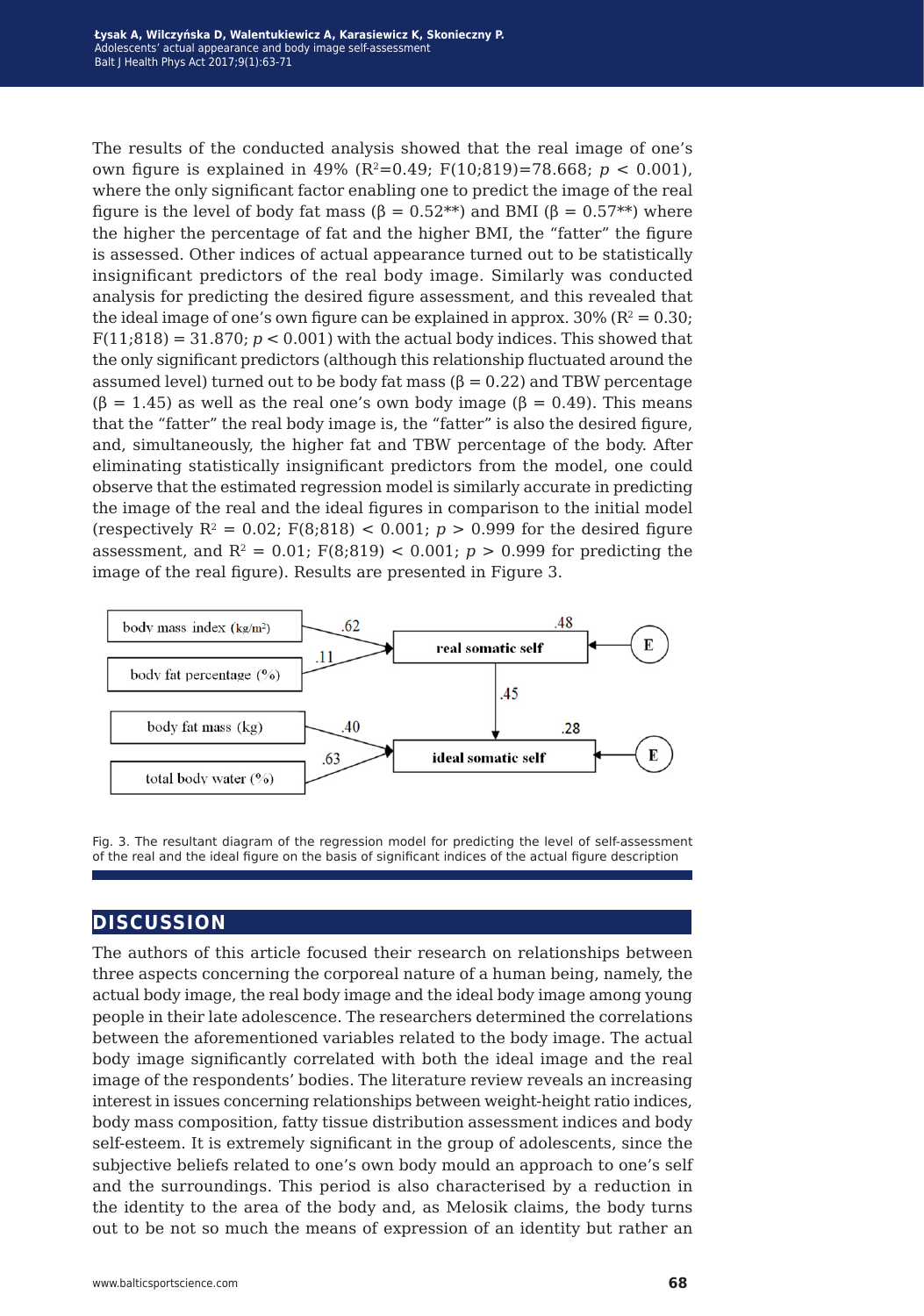identity in itself (attitude towards the body is the attitude towards their own identity) [35]. Duncal and Nevil [36] have observed relationships between the assessed anthropometric indices, including BMI, WC, WHR and percentage of body fat content and the body image. The strongest independent predictors were fat mass (FM) and the body mass index (BMI); one of the weakest was WHR. Similar observations were made by the authors of this article, where body fat percentage and the body mass index value were the strongest and the most statistically significant predictors of the real and the ideal body image. Both WHR and WHtR indices turned out to be statistically insignificant predictors of the appearance self-assessment. Worth mentioning here is the fact that, regardless of the pole, the presence of developmental disharmonies in form of inappropriate body fatness constitutes a serious threat to health of developing and not only developing organisms. Health-related, social and economic consequences as well as an epidemic nature of nutritional disorders show the necessity of monitoring this phenomenon as well as searching for effective solutions to the main problem of the contemporary public health. The literature review confirms an increased risk of premature death related to inappropriate body fatness measured with the BMI value [37]. Most of all, these observations concern obese people (not those with stage I obesity and overweight) [38] and those characterised by underweight [39], although, in this case, the authors mentioned totally different causes (including depression, suicidal inclinations, external causes) of premature deaths [40]. What is more, the fact that the body mass index value constitutes an indispensable tool enabling one to approximately assess the over- and underweight and categorise developmental disharmonies is worth mentioning here. However, in order to, for instance, obtain a more detailed analysis of factors of premature death risk, with regard to its obvious limitations as, for example, not including body mass composition, a combination of more specialist methods is required [41].

The research on adolescents shows that dissatisfaction with one's own somatic real self may significantly decrease their psychological condition and, especially, emotional well-being [42]. An increase in BMI in adolescence may be related to the reduced body self-esteem in adulthood [43]. Other data derived from the research on students [44] show that a high value of the body mass index (BMI) enables predicting not only low appearance self-esteem but also a low level of global self-esteem, and in the case of the analysed female students, also low self-esteem of one's romantic competencies (sexual attractiveness, ability of solving conflicts within a romantic relationship [45]). Determining and monitoring BMI in longitudinal studies also provides precious information with regard to the fact that an increase in this index in late adolescence may be related to incidence concerning a number of diseases of affluence [46, 47, 48, 49].

### **conclusions**

A stable high body self-esteem is a significant component of human psychological health, and a proper level of body fatness, which enables determining the actual body image, may provide protection against many diseases of affluence in the future. Therefore, with regard to the significance of the above, the research on relationships between subjective and objective aspects of corporeal nature of a young human being is an interesting issue in the context of prevention and health promotion. The area that seems to be interesting to future research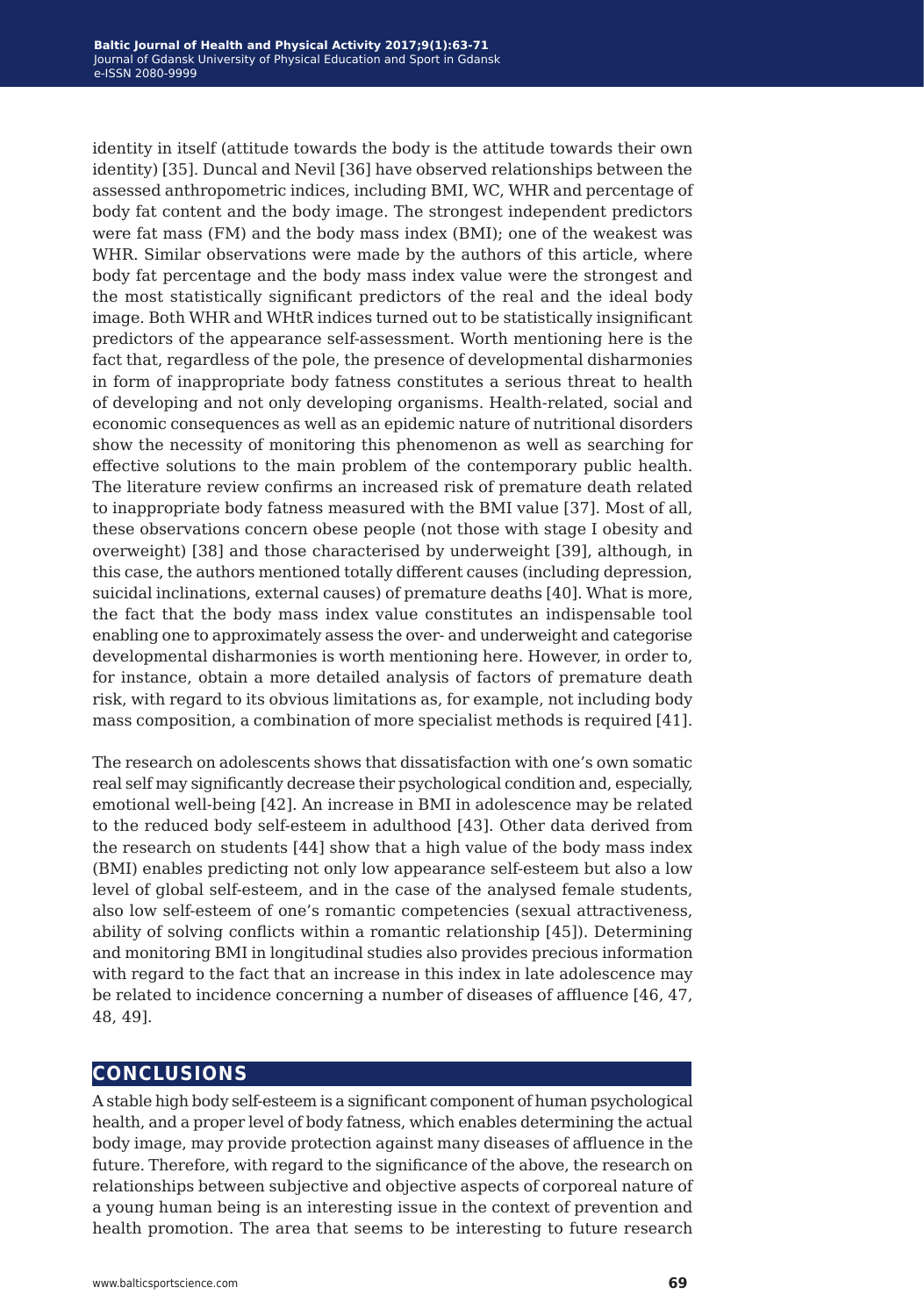is monitoring the related phenomena with simultaneous consideration of interventions aimed at education within the scope of promoting a positive body image and health-promoting behaviours facilitating the control and maintenance of proper values of body mass indices.

#### **references**

- [1] Piotrowski K, Wojciechowska J, Ziółkowska B. Rozwój nastolatka. Późna faza dorastania wiek 14/15 – 19/20 lat [An adolescent's development. Late growing stage at the age of 14/15 to 19/20 years]. In. Brzezińska AI, editor. Niezbędnik Dobrego Nauczyciela. Rozwój w okresie dzieciństwa i dorastania. Seria I, Tom 6, Warszawa: Instytut Badań Edukacyjnych; 2014. Polish.
- [2] Jones DC, Smolak L. Body Image during Adolescence: A Developmental Perspective Chapter. In: Levesque RJR, editor. Encyclopedia of Adolescence Louisville: Springer; 2011, 77-86.
- [3] Voelker DK, Reel JJ, &Greenleaf C. Weight status and body image perceptions in adolescents: current perspectives. Adolescent Health, Medicine and Therapeutics. 2015;6:149-158.
- [4] Skorek M, Song AV, Dunham Y. Self-Esteem as a mediator between personality traits and body esteem: Path analyses across gender and race/ethnicity. PLoS ONE. 2014;9(11):112086-112086.
- [5] Sikorska I. Ciało i zdrowie w okresie późnej adolescencji [Body and health in late adolescence]. In: Brytek-Matera A, editor. Ciało w dobie współczesności. Wybrane zagadnienia z problematyki własnego ciała [Body in the modern times. Selected issues related to one's body]. Warszawa: Difin; 2010, 131-148. Polish.
- [6] Bucchianeri MM, Arikian AJ, Hannan PJ, Eisenberg ME, Neumark-Sztainer D. Body dissatisfaction from adolescence to young adulthood: Findings from a 10-year longitudinal study. Body Image. 2013:10(1): 1-7.
- [7] Buczak A, Samujło M. Samoocena globalna i postrzeganie własnego ciała a zachowania żywieniowe studentów [Global self-esteem and one's own body perception and students' nutritional habits]. Lubelski Rocznik Pedagogiczny. 2013;XXXII: 232-242. Polish.
- [8] Wilson RE, Latner JD, Hayashi K. More than just body weight: the role of body image in psychological and physical functioning. Body Image. 2013;10(4):644-647.
- [9] Cohen, S, Janicki-Deverts, D, Miller GE. Psychological stress and disease. JAMA. 2007;298:1685-1687.
- [10] Quick V, Eisenberg ME, Bucchianeri MM, Neumark-Sztainer D. Prospective predictors of body dissatisfaction in young adults. 10-year longitudinal findings. Emerg Adulthood. 2013;1(4):271-282.
- [11] Mirucka B, Sakson-Obada O. Ja cielesne. Od normy do zaburzeń [Body Self. From the norm to a disorder]. Sopot: Gdańskie Wydawnictwo Psychologiczne; 2012. Polish.
- [12] Brytek-Matera A. Obraz ciała-obraz siebie [Body image self-image]. Warszawa: Wydawnictwo Diffin; 2008. Polish.
- [13] Viviani F. Some aspects of the body image and self-perception in adolescents. Papers on Anthropology 2006,XV: 302-309.
- [14] Supranowicz P. Względna trafność samooceny sylwetki i wkaźnika BMI (Body Mass Index) [Relative accuracy of self-assessment of the figure and the BMI (the Body Mass Index). Rocznik PZH. 2003;3(54):301-309. Polish.
- [15] Papadopoulos L. Lustereczko, powiedz przecie… [Mirror, mirror on the wall…] Kraków: Znak; 2005. Polish.
- [16] Saucedo-Molina T, Unikel-Santoncini C. Conductas alimentarias de riesgo, interiorización del ideal estético de delgadez e índice de masa corporal en estudiantes hidalguenses de preparatoria y licenciatura de una institución privada [Disordered eating, internalization of the body thin–ideal and body mass index in high school and college students from a private institution in Hidalgo, Mexico]. Salud Mental. 2010;33:11-19. Spanish.
- [17] Kiviruusu O, Konttinen H, Huurre T, Aro H, Marttunen M, Haukkala A. Self-esteem and Body Mass Index from adolescence to mid-adulthood. A 26-year follow-up. Int J Behav Med. 2016;23(3):355-363.
- [18] Mintem GC, Gigante DP, Horta B. Change in body weight and body image in young adults: A longitudinal study health behaviour, health promotion and society. BioMed Central Public Health. 2015;15(1):222-229.
- [19] Behar R, Molinari D. Muscle dysmorphia, body image and eating behaviors in two male populations. Revista Medica deChile. 2010;138(11):1386-1394.
- [20] Moretti MM, Higgins TE. Relating self-discrepancy to self-esteem: The contribution of discrepancy beyond actual-self ratings. J Exp Soc Psychol. 1990;26(2):108-123.
- [21] Głębocka A. Niezadowolenie z wyglądu a rozpaczliwa kontrola wagi [Dissatisfaction with appearance and desperate weight control]. Kraków: Oficyna Wydawnicza "Impuls"; 2010. Polish.
- [22] Trempała J. Psychologia rozwoju człowieka [Psychology of human development]. Warszawa: Wydawnictwo Naukowe PWN; 2012. Polish.
- [23] Malinowski A, Bożiłow W. Podstawy antropometrii. Metody, techniki, normy [Introduction to anthropometry. Methods, techniques, norms]. Warszawa – Łódź: Wydawnictwo Naukowe PWN; 1997. Polish.
- [24] Global Database on Body Mass Index. BMI Classification. World Health Organization. 2006.